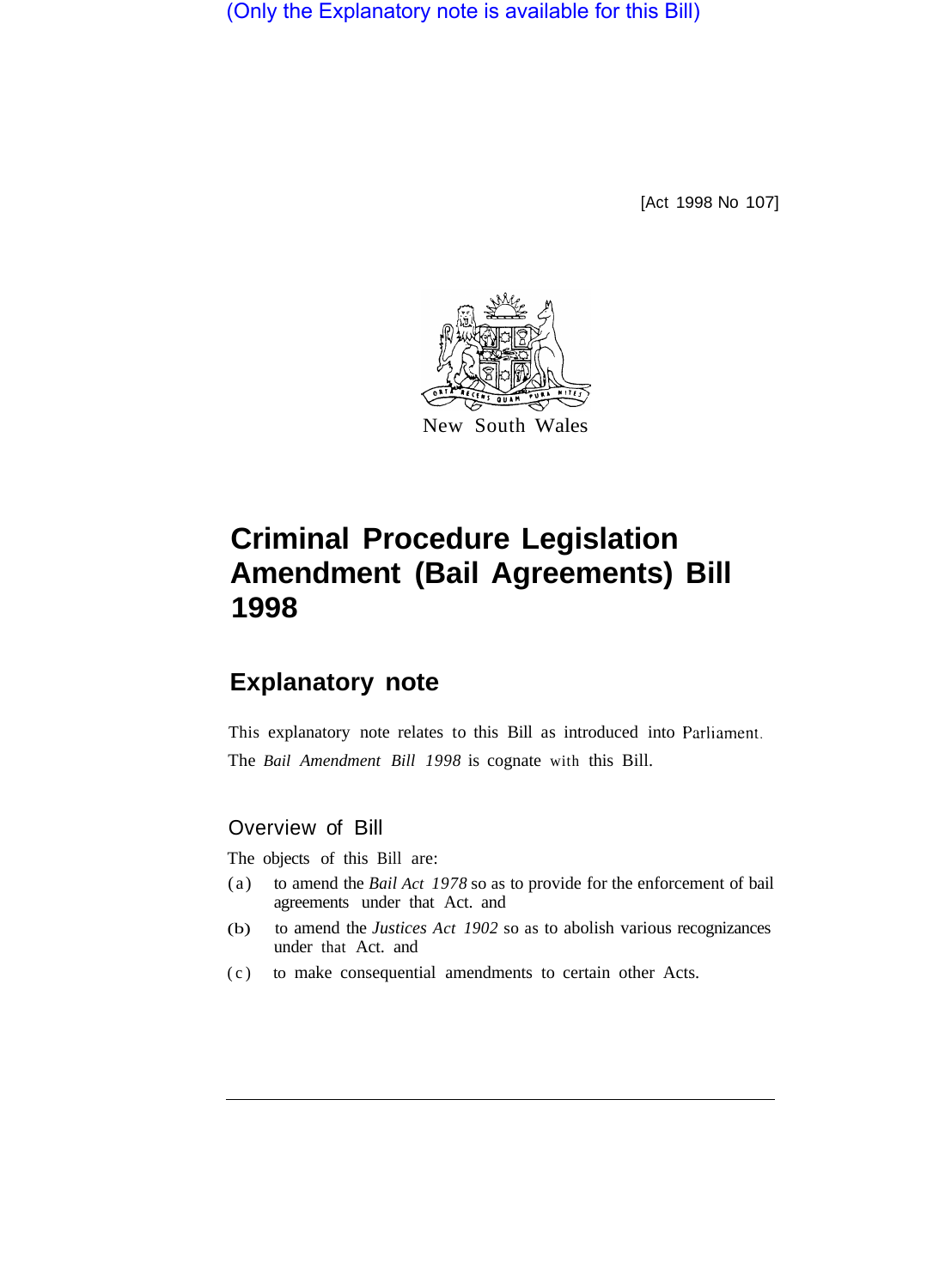Explanatory note

### Outline of provisions

**Clause l** sets out the name (also called the short title) of the proposed Act.

**Clause 2** provides for the commencement of the proposed Act on a day or days to be appointed by proclamation.

**Clause 3** is a formal provision giving effect to the amendments to the *Bail Act 1978* set out in Schedule 1.

**Clause 4** is a formal provision giving effect to the amendments to the *Justices Act 1902* set out in Schedule 2.

**Clause 5** is a formal provision giving effect to the amendments to other Acts set out in Schedule 3.

#### **Amendment of Bail Act 1978**

**Schedule 1 [1]** substitutes the definition of *court* in section 4 (1) so as to ensure that the definition applies to all courts exercising criminal jurisdiction.

**Schedule l [2]** amends section 6 as a consequence of the substitution by **Schedule 2 [17]** of section 123 of the *Justices Act 1902.* 

**Schedule 1** [3] amends section 34 so as to make it part of an accused person's bail undertaking to a court that the person notify the court of any change in the person's residential address.

**Schedule 1 [4]** amends section 36 so as to ensure that any person who gives a bail undertaking is made aware of the nature and effect of the undertaking.

**Schedule 1 [5]** inserts proposed sections 42A and 42B. Proposed section 42A makes it an offence (punishable by imprisonment for 2 years) for a person to dispose of bail security for the purpose of preventing the security from being realised. Proposed section 42B enables a court to revoke a person's bail if it appears that the person's bail security is no longer intact, subject to the person being given an opportunity to demonstrate that the security is still intact or. if it is not. to arrange for replacement or supplementary security.

**Schedule 1** [6] omits section 53 as a consequence of the insertion by **Schedule 1 [7]** of proposed Part 7A.

**Schedule 1 [7]** inserts proposed Part 7A. The new Part (containing 4 Divisions) provides a mechanism for the enforcement of bail agreements entered into under section 36. A bail agreement is an agreement under section 36 under which an accused person. or some other person. agrees to forfeit money if an accused person's bail undertaking is not complied with. A bail agreement may or may not be supported with security.

Explanatory note page 2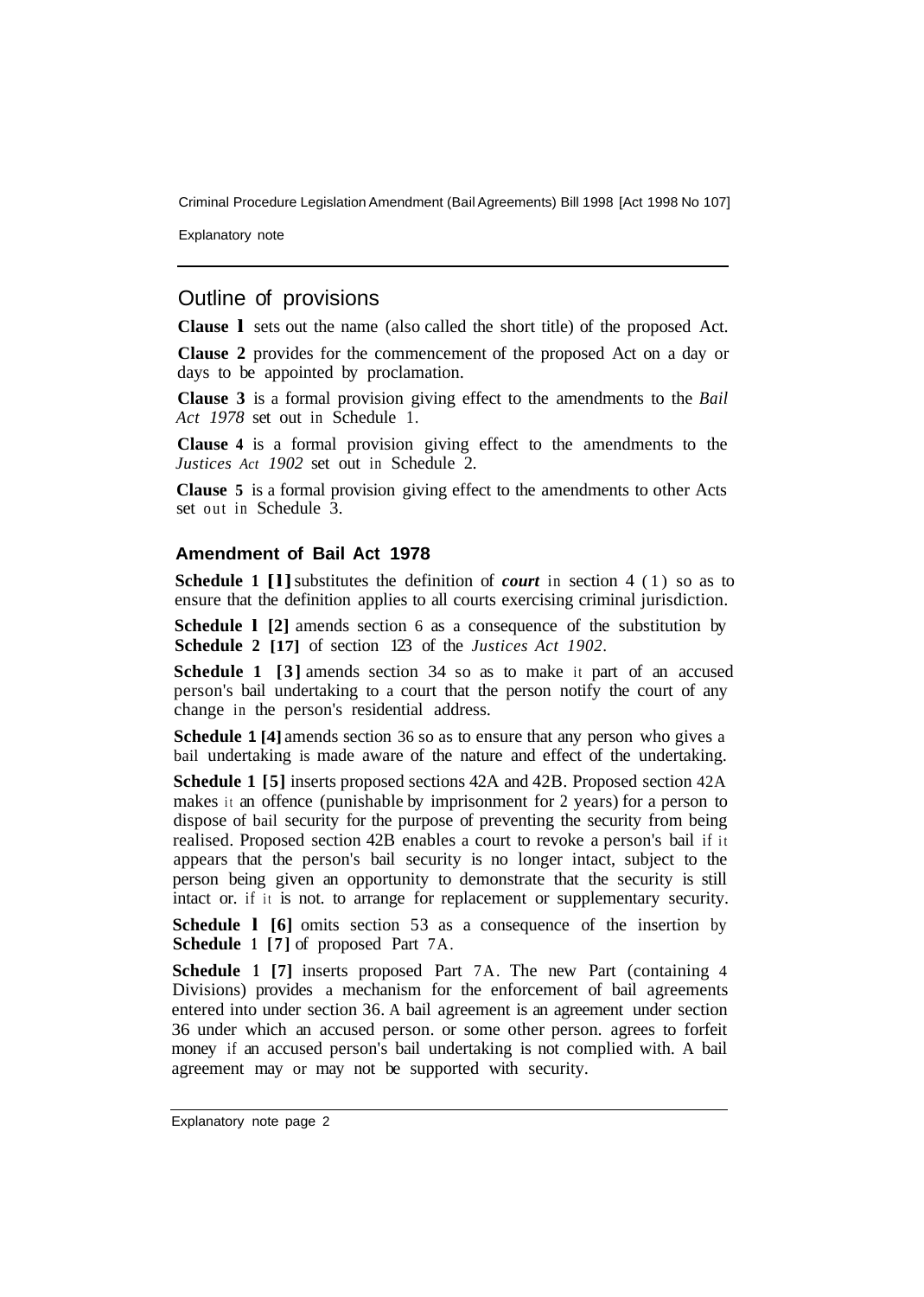Explanatory note

Division 1 (Preliminary) contains a single provision (proposed section 53) that defines certain expressions for the purposes of the proposed Part.

Division 2 (Forfeiture orders) contains provisions for the way in which forfeiture orders are made. confirmed and enforced. including provisions:

- allowing a court to make a forfeiture order if a person fails to appear before the court in accordance with a bail undertaking (proposed section 53A). and (a)
- requiring the registrar of the court to notify all persons affected by a forfeiture order of the making of the order (proposed section 53B). and (b)
- allowing persons affected by a forfeiture order to make formal objections to the confirmation of the order (proposed section 53C). and (c)
- providing for the hearing and determination of formal objections (proposed section 53D). and (d)
- allowing for the making of informal objections to the confirmation of a forfeiture order and providing for the hearing and determination of informal objections (proposed section 53E). and (e)
- providing that a forfeiture order takes effect when the time for making formal Objections ends or. if a formal objection is made before then. when the order is confirmed (proposed section 53F). and (f)
- providing that bail money guaranteed by a baiI agreement is forfeited to. or becomes payable to. the Crown when a forfeiture order takes effect (proposed section 53G). and (g)
- requiring the resistrar of the court to notify all persons affected by a forfeiture order of the fact that the order has taken effect (proposed section 53H). and (h)
- providing for the reference of a forfeiture order to the State Debt Recovery Office for enforcement (proposed section 531). and (i)
- specifying to which public authority bail money is payable after a forfeiture order has taken effect (proposed section 535). (j)

Division 3 (Late applications to set aside forfeiture orders) contains provisions allowing a forfeiture order to be set aside in certain restricted circumstances. including provisions:

(a) allowing an application for the setting aside of a forfeiture order at any time within 12 months after the order was made in circumstances where no objection to the order has been made (proposed section 53M). and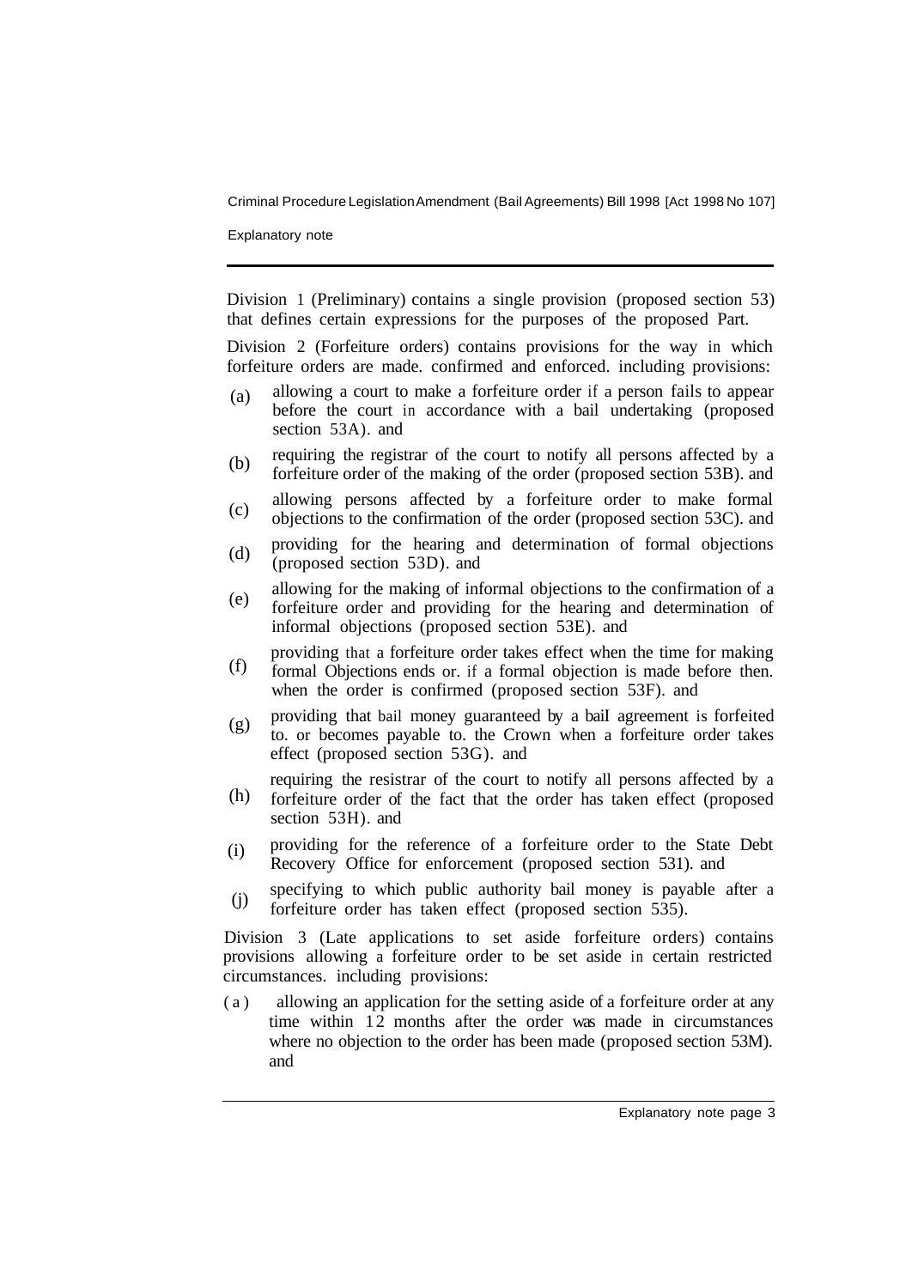Explanatory note

(b) providing for the hearing and determination of such an application, subject to the restriction that the application will not be dealt with unless the court is satisfied that notice of the making of the forfeiture order has not been served on the applicant and the applicant has otherwise been unaware of the fact that the order has been made (proposed section 53L).

Division 4 (Miscellaneous) contains other provisions with respect to forfeiture orders. including provisions:

- (a) requiring the return of forfeited bail money in the event that a forfeiture order is set aside (proposed section 53M), and
- (b) providing that appeals from a Local Court's decision on certain matters under the proposed Part may be made under section 122 of the *Justices Act 1902* (proposed section 53N). and
- (c) allowing the Court of Criminal Appeal to authorise other courts to exercise its functions under the proposed Part (proposed section 530). and
- (d) making the Crown a party to all proceedings under the proposed Part (proposed section 53P).

**Schedule 1 [8].** amends proposed section 53N as a consequence of the amendments to the *Justices Act 1902* proposed by the *Justices Legislation Amendment (Appeals) Bill 1998.* 

**Schedule 1 [9], [10]** and **[11]** amend section 54 as a consequence of the proposed amendment by Schedule 3.6 of the *Forfeited Recognizances and Bail Act 1954.* 

**Schedule 1 [12]** amends Schedule 1 (Savings and transitional provisions) so as to apply the provisions of proposed sections 42A and 42B. and of proposed Part 7A. to bail agreements entered into before the commencement of those provisions and so as to enable the regulations to make further provisions of a savings or transitional nature.

#### **Amendment of Justices Act 1902**

**Schedule 2 [l]** amends section 3 (Definitions) so as to define *bail* to have the same meaning as it has in the *Bail Act 1978.* 

**Schedule 2 [2]** amends section 25 so as to remove a reference to recognizances.

**Schedule 2 [3]** amends section 31 so as to provide that a person arrested under a warrant under section 26 or 31 may be set at large on bail rather than. as at present. on a recognizance.

Explanatory note page **4**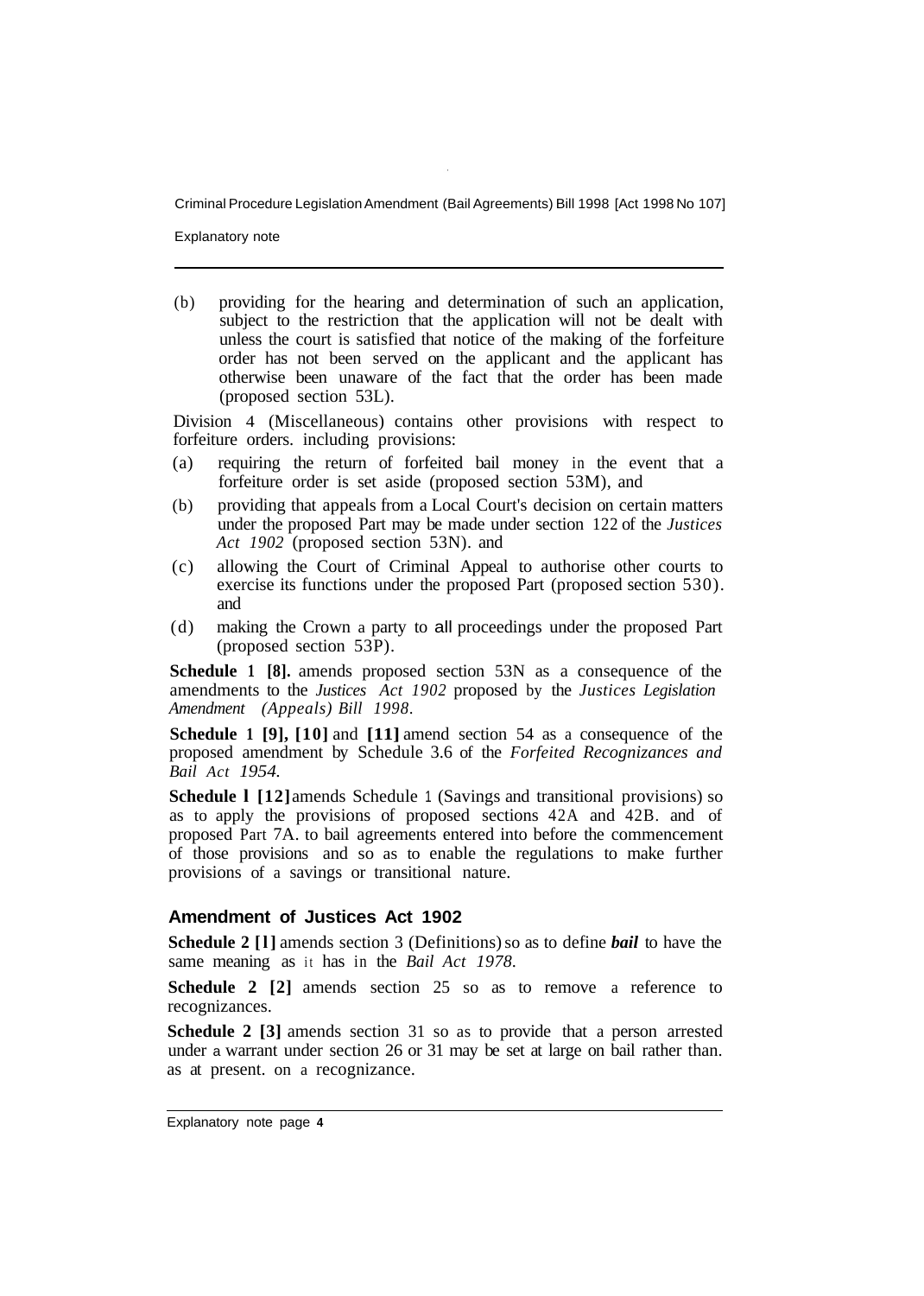Explanatory note

**Schedule 2 [4]** repeals Subdivision 8 of Division 1 of Part 4 (dealing with the procedures for accepting and enforcing recognizances) as a consequence of the amendments to be made by Schedule 2 [3] to section 31.

**Schedule 2** [5] amends section 66 so as to provide that a person arrested under a warrant under section 61, 66 or 80AA may be set at large on bail rather than. as at present. on a recognizance.

**Schedule 2 [6]** substitutes section 69 so as to provide for the committal of a person to custody. or the release of a person on bail (rather than. as at present. on a recognizance), during the adjournment of proceedings. The new section 69 continues the power of a Justice under the existing section to call a person up from custody at any time during the period of adjournment.

**Schedule 2 [7]** repeals Subdivision 9 of Division 2 of Part 4 (dealing with the procedures for accepting and enforcing recognizances) as a consequence of the amendments to be made by Schedule 2 [5] and [6] to sections 66 and 69.

**Schedule 2 [8]** amends section 100C so as to exclude from the operation of Part 4A all forfeiture orders made under proposed Part 7A of the *Bail Act 1978.* 

**Schedule 2 [9]** omits section 102. so abolishing the requirement that an appellant must give security for the prosecution in the Supreme Court of proceedings on a stated case under section 101.

**Schedule 2 [10], [11], [12]** and **[14]** amend sections 102A and 104. and repeal section 110. as a consequence of the proposed repeal by Schedule 2 [9] of section 102.

**Schedule 2 [13]** amends section 107 (as to be inserted by the proposed *Justices Legislation Amendment (Appeals) Act 1998)* so as to provide that an appeal under that section against an apprehended violence order does not bring about an automatic stay of execution of that order.

**Schedule 2 [15]** amends section 121B so as to remove a reference to sureties and recognizances.

**Schedule 2 [16]** omits subsection (5) of section 122, so abolishing the requirement that an appellant must give security for the prosecution of an appeal to the District Court under that section.

**Schedule 2 [17]** substitutes section 123 so as to restate the circumstances in which execution of a sentence or order is stayed following an application for statement of a case to the Supreme Court under section 101 or an appeal to the District Court under section 122.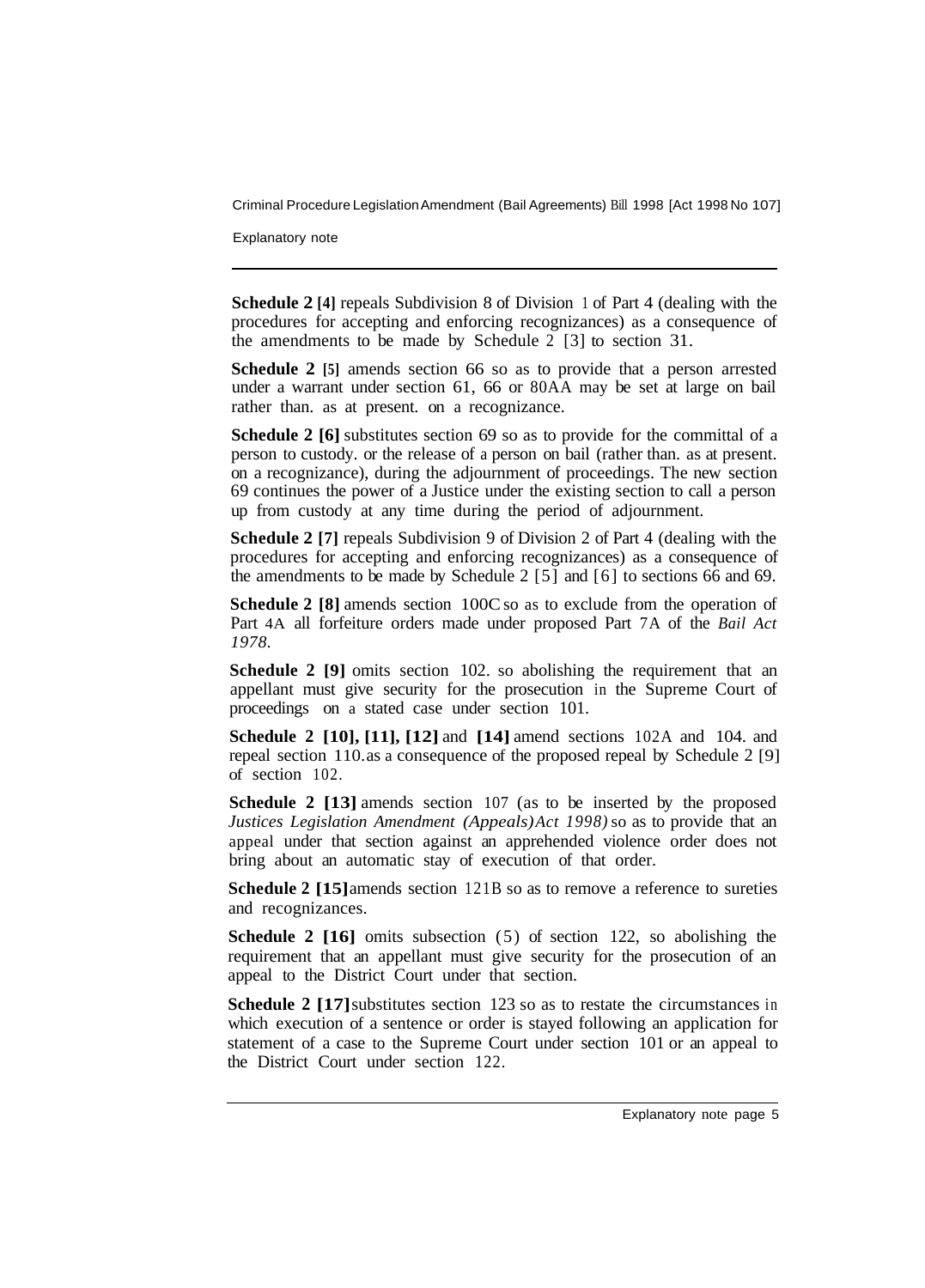Explanatory note

**Schedule 2 [18], [19]** and **[21]** repeal sections 124 and 125A. and Division 5 of Part 5, as a consequence of the proposed repeal by Schedule 2 [9] of section 102 and proposed omission by Schedule 2 [16] of subsection (5) of section 122.

**Schedule 2 [20]** amends section 127 (as to be inserted by the proposed *Justices Legislation Amendment (Appeals) Act 1998)* so as to provide that an appeal under that section against an apprehended violence order does not bring about an automatic stay of execution of that order.

**Schedule 2 [22] repeals section 153 partly as a consequence of the proposed** repeal by Schedule 2 [9] of section 102 and proposed omission by Schedule 2 [16] of subsection (5) of section 122 and partly as a consequence of the existing provisions of the *Bail Act 1978* which. together. render section 153 obsolete.

**Schedule 2 [23]** substitutes section 153A so as to provide for the committal of a person to custody. or the release of a person on bail (rather than. as at present. on a recognizance). during the period between the person's arrest under a bench warrant issued by the Judge of a court and the person's being brought before that court.

**Schedule 2 [24]** and **[25]** amend section 154 (the regulation-making power) as a consequence of the proposed abolition by Schedule 2 of recognizances under the *Justices Act 1902* and of the proposed amendment by Schedule 3.6 of the *Forfeited Recognizances and Bail Act 1954.* 

**Schedule 2 [36]** amends the Second Schedule so as to give effect to certain savings, transitional and other provisions consequent on the amendments and repeals to be effected by the proposed Act, both by Schedule 2 and Schedule 3.

#### **Amendment of other Acts**

#### **Children (Criminal Proceedings) Act 1987 No 55**

**Schedule 3.1** omits section 42 (2) as a consequence of the proposed abolition by Schedule 2 of recognizances under the *Justices Act 1902.* 

#### **Conveyancing Act 1919 No 6**

**Schedule 3.2 [l]** and **[2]** amend sections 186 and 189 so that the references in those sections to recognisances include references to bail agreements.

#### **Coroners Act 1980 No 27**

**Schedule 3.3** substitutes section 40 so as to provide that a person arrested under a warrant under section *35* or 39 may be committed to custody or may be set at large on bail rather than. as at present. on a recognizance.